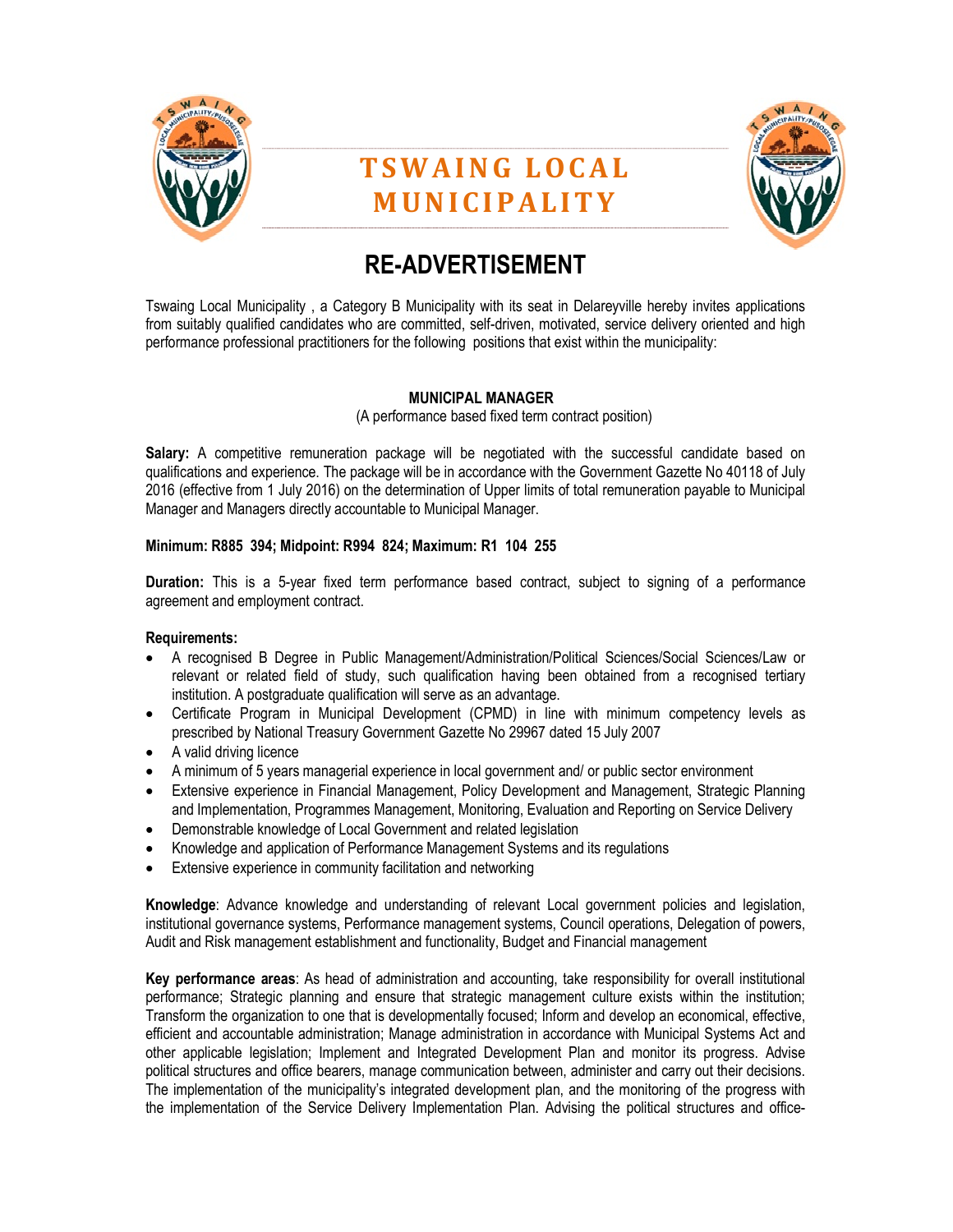bearers of the municipality on matters pertaining to administration and council; Carrying out the decision of the political structures and political office bearers of the municipality as per the adopted delegation of framework in terms of section 59 of the Local Government; Municipal Structures Act 117 of 1998; The promotion of sound labour relations and compliance by the municipality which is applicable labour legislation, Maintenance of discipline of staff, The management, effective utilization and training of staff in terms of the relevant policies including skills development policy; The exercise of any powers to powers and the performance of any duties delegated by the municipal council, or sub-delegated by other delegating authorities of the municipality, to the Municipal Manager in terms of section 59 of the Local Government: Municipal Structures Act 32 of 2000; The administration and implementation of the municipality by-laws and other legislation; The appointment of staff other than those referred to in section 56(a) of the Municipal Systems Act 32 of 2000, subject to the employment Equity Act (Act No. 55 of 1998) and; The management of the provision of services to the local community in a sustainable and equitable manner

## CHIEF FINANCIAL OFFICER

(A performance based fixed term contract position)

Salary: A competitive remuneration package will be negotiated with the successful candidate based on qualifications and experience. The package will be in accordance with the Government Gazette No 40118 of July 2016 (effective from 1 July 2016) on the determination of Upper limits of total remuneration payable to Municipal Manager and Managers directly accountable to Municipal Manager.

## Minimum: R726 954; Midpoint: R816 803; Maximum: R906 651

Duration: This is a 5-year fixed term performance based contract, subject to signing of a performance agreement and employment contract.

#### Requirements:

- The incumbent of this position must have at least NQF level 7 in fields of Accounting, Finance or Economics or Chartered Accountant (CA); The incumbent must also comply with the Municipal Regulations on Minimum Competency Levels for a chief financial officer in respect of the required Minimum Competency Level in Unit Standards in Financial and Supply Chain Management Competency Areas; A work-related experience of a minimum of five years at senior or middle management levels of which at least two years must be at senior management level; Core Managerial and Occupational Competencies must be as in terms of the Local Government: Municipal Performance Regulations for Municipal Managers and Managers directly accountable to Municipal Managers, 2006
- Certificate Program in Municipal Development (CPMD) in line with minimum competency levels as prescribed by National Treasury Government Gazette No 29967 dated 15 July 2007
- The incumbent must have the minimum competencies as per notice 21 published in Government Gazette No 37245 dated 17 January 2014

#### **Knowledge**

- Good knowledge and understanding of relevant policies and legislation
- Good knowledge and understanding of institutional governance systems and performance management
- Must have extensive knowledge of the public office environment and
- Must be able to formulate engineering master planning, project management and implementation

Key Performance Areas: Providing strategic support to the offices of the Municipal Manager and the Honourable Mayor for the day to day financial management of the Municipality; fulfilling the role of Chief Financial Officer (CFO) as prescribed by the Municipal Finance Management Act No. 56 of 2003 (MFMA), preparing and implementing the budget; advising the senior management, debt management and other duties as delegated to the CFO from time to time, advising the Municipal Manager, Honourable Mayor and other office bearers on matters of financial and economic strategies including policy formulation and implementation of appropriate financial policies, procedures and rules applicable to the Municipality or re-evaluate the existing financial architecture to ensure relevance & compliance; preparing and submitting regular reports to Council, Honourable Mayor, Provincial and National Departments as prescribed by various pieces of legislation,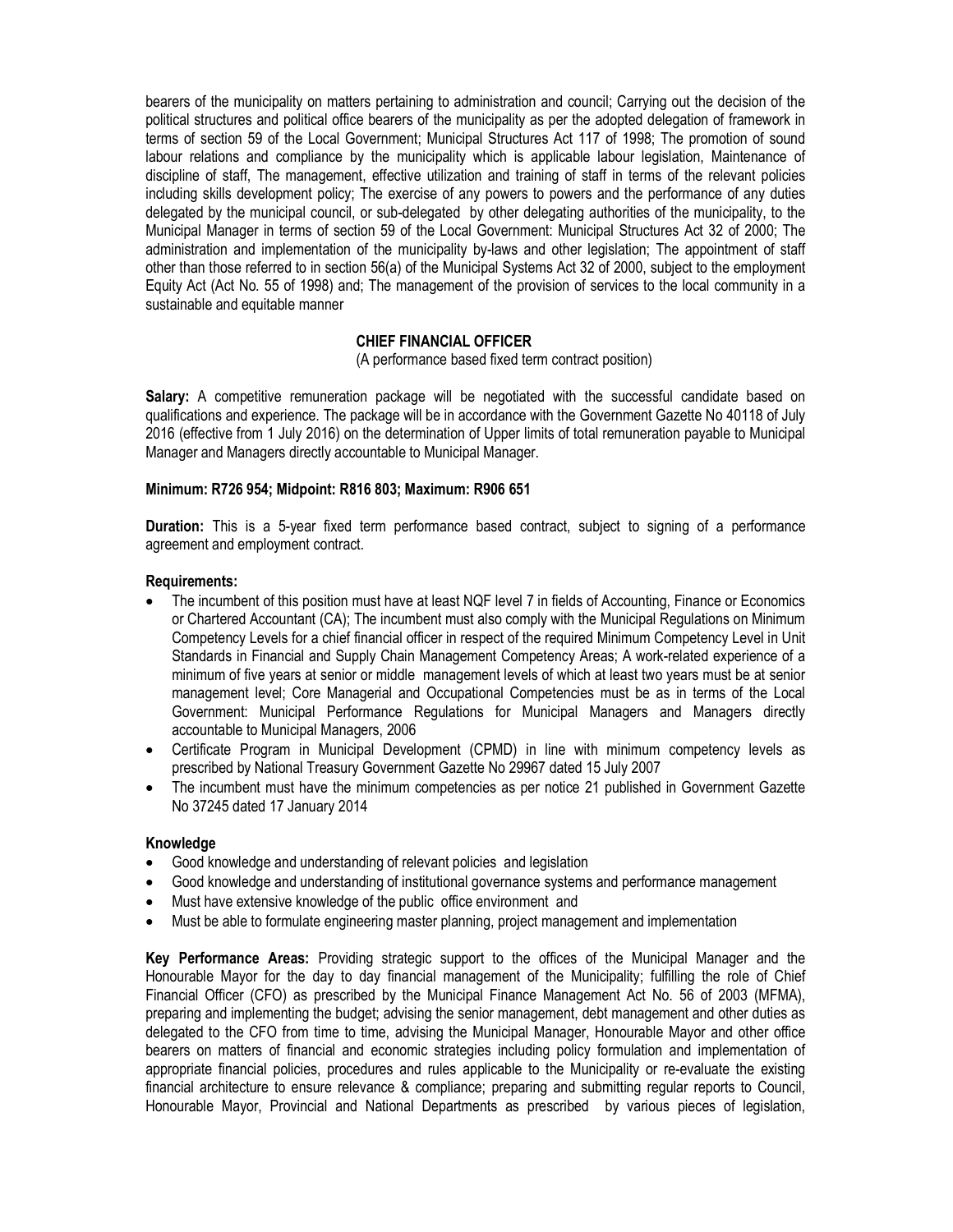preparing budget in terms of legislated timeframes; preparation and implementation of medium term financial plans, calculation, determination and implementation of tariffs for Municipal Services and facilities, budgetary controls and monitoring of spending patterns and generation of income in terms of Council's approved SDBIP's; monitoring and controlling of proper accounting systems, preparation of annual financial statements in accordance with acceptable accounting systems, cash & investment management ; billing processes and revenue collection; development, implementation, monitoring and maintenance of asset registers and municipal wide internal control systems, managing the Human Capital of the Budget and Treasury Office; taking an active role in the preparation of audit periods

## DIRECTOR: CORPORATE SERVICES

(A performance based fixed term contract position)

Salary: A competitive remuneration package will be negotiated with the successful candidate based on qualifications and experience. The package will be in accordance with the Government Gazette No 40118 of July 2016 (effective from 1 July 2016) on the determination of Upper limits of total remuneration payable to Municipal Manager and Managers directly accountable to Municipal Manager.

## Minimum: R726 954; Midpoint: R816 803; Maximum: R906 651

Duration: This is a 5-year fixed term performance based contract, subject to signing of a performance agreement and employment contract.

## Requirements:

- A recognised B Degree in Public Management/Administration/Political Sciences/Social Sciences/Law or relevant or related field of study, such qualification having been obtained from a recognised tertiary institution. A postgraduate qualification will serve as an advantage. The incumbent must have a minimum of five (5) years relevant experience at middle management level and have proven successful management experience in administration. The incumbent must be computer literate and have his/her own roadworthy vehicle. An incumbent must be a person of honesty and integrity
- Certificate Program in Municipal Development (CPMD) in line with minimum competency levels as prescribed by National Treasury Government Gazette No 29967 dated 15 July 2007
- The incumbent must have the minimum competencies as per notice 21 published in Government Gazette No 37245 dated 17 January 2014

## Knowledge

- Good knowledge and understanding of relevant policies and legislation
- Good knowledge and understanding of institutional governance systems and performance management
- Good knowledge of corporate support services including:
	- o human capital management
	- o legal services
	- o facilities management
	- $\circ$  information communication technology; and
	- o council support
	- Good knowledge of supply chain management regulations and the Preferential Procurement Policy Framework Act, 2000 (Act No. 5 of 200)
	- Good governance
	- Labour Relations Act, and other labour-related prescripts
	- Legal background and human capital management, and
	- Knowledge of coordination and oversight of all specialised support functions

Key Performance Areas: Reporting to the municipal manager the incumbent will be responsible to lead, direct and manage staff within the department so that they are able to meet their departmental and organizational